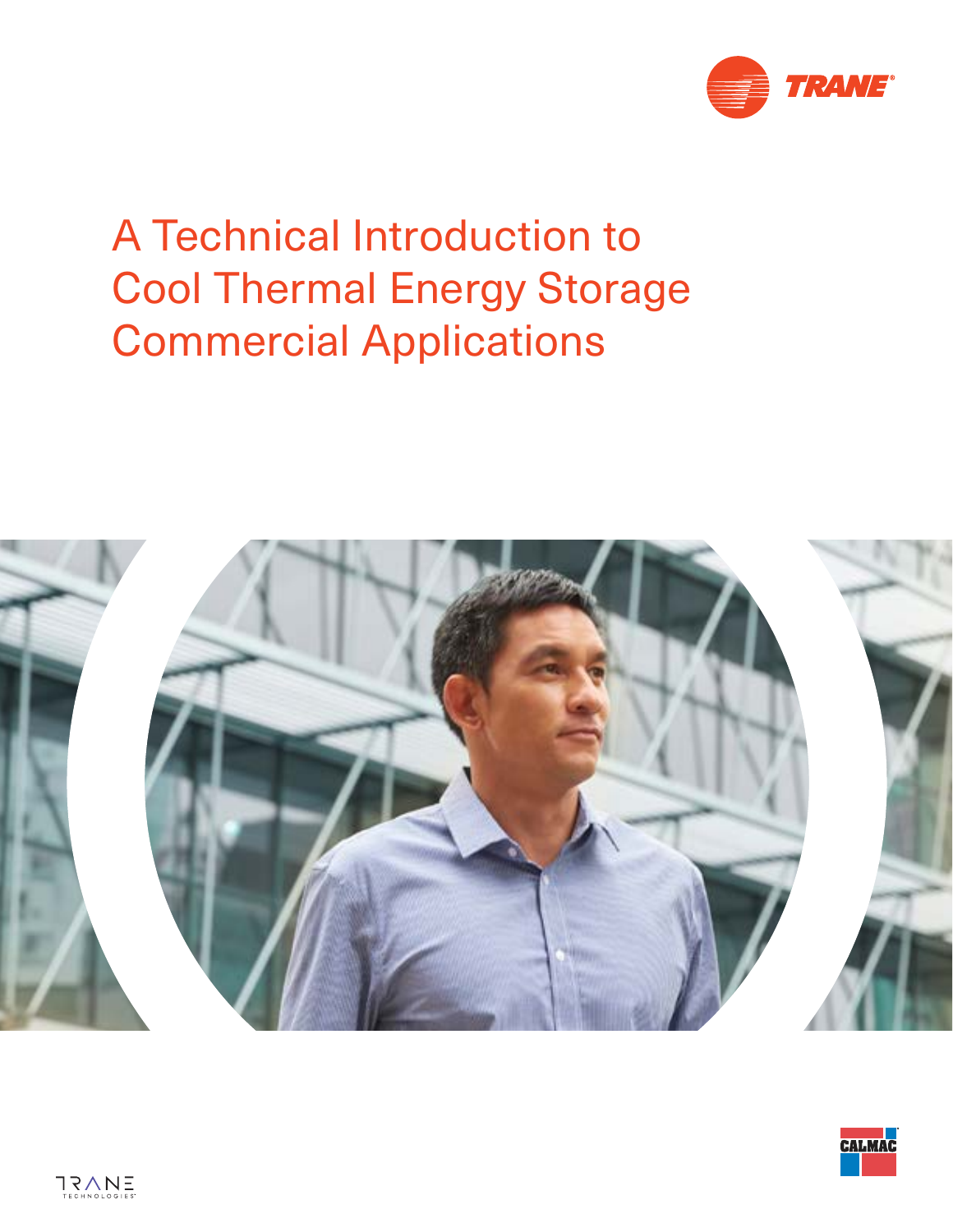## Cool Thermal Energy Storage is a new application of an old idea that can cut air conditioning energy costs in half while preparing your building for the future.

Air conditioning of commercial buildings during summer daytime hours is the largest single contributor to electrical peak demand. In the afternoon, as more air conditioning is needed to maintain comfortable temperatures, the increased demand for electricity adds to the load already created by lighting, operating equipment, computers and many other sources. This requires the electric suppliers to bring additional, more costly generating equipment on line to handle this increased demand. Commercial users, whose large air conditioning loads greatly contribute to the need for these seldomly used generating stations, are charged more for this "On Peak" energy, either in the form of higher energy charges (kWh) or a "Demand Charge" which is based on their highest on-peak demand (kW) for electricity. The "On-Peak" demand charge is normally based on the electricity required (in kW) over a specified time period, usually 15 or 30 minutes, assessed on a monthly or yearly basis.

An Ice Bank® Cool Storage System, commonly called Thermal Energy Storage, is a technology which shifts electric load to off-peak hours which will not only significantly lower energy and demand charges during the air conditioning season, but can also lower total energy usage (kWh) as well. It uses a standard chiller to produce solid ice at night during off-peak periods when the building's electrical loads are at a minimum. The electric supplier's generating capacity is also typically under-utilized at night and, consequently, its rates are lowest then. The ice is built and stored in modular ice tanks to provide cooling to help meet the building's air conditioning load requirement the following day allowing chillers to be downsized or turned off.

Cool Storage is a proven method of reducing operating costs with over 6000 installations worldwide. Cool Storage improves a user's negotiating position with energy suppliers in the deregulated environment, because it increases a building's "Load Factor"

(Average Load ÷ Peak Demand). The higher the load factor the more attractive the customer. In fact, Cool Storage systems are one of the electric suppliers' best option for increasing load factors on their generating equipment and avoiding the costs of new generating plants.

Ice Bank Systems not only can cut operating costs but they can also substantially reduce capital outlays when systems are suitably designed for new commercial and industrial buildings. Engineers can specify half-size chillers operating 20-24 hours a day rather than full-size chillers operating only 10 or 12 hours per day. In retrofit applications, an Ice Bank Cool Storage System can often provide cooling for an addition or increased loads to a building without adding chiller capacity.

## COOL STORAGE

**SAVES...** Building Owners Money and Energy

> Utility Companies Energy and Assets

**PROTECTS...** The Environment's Resources By Lowering Emissions

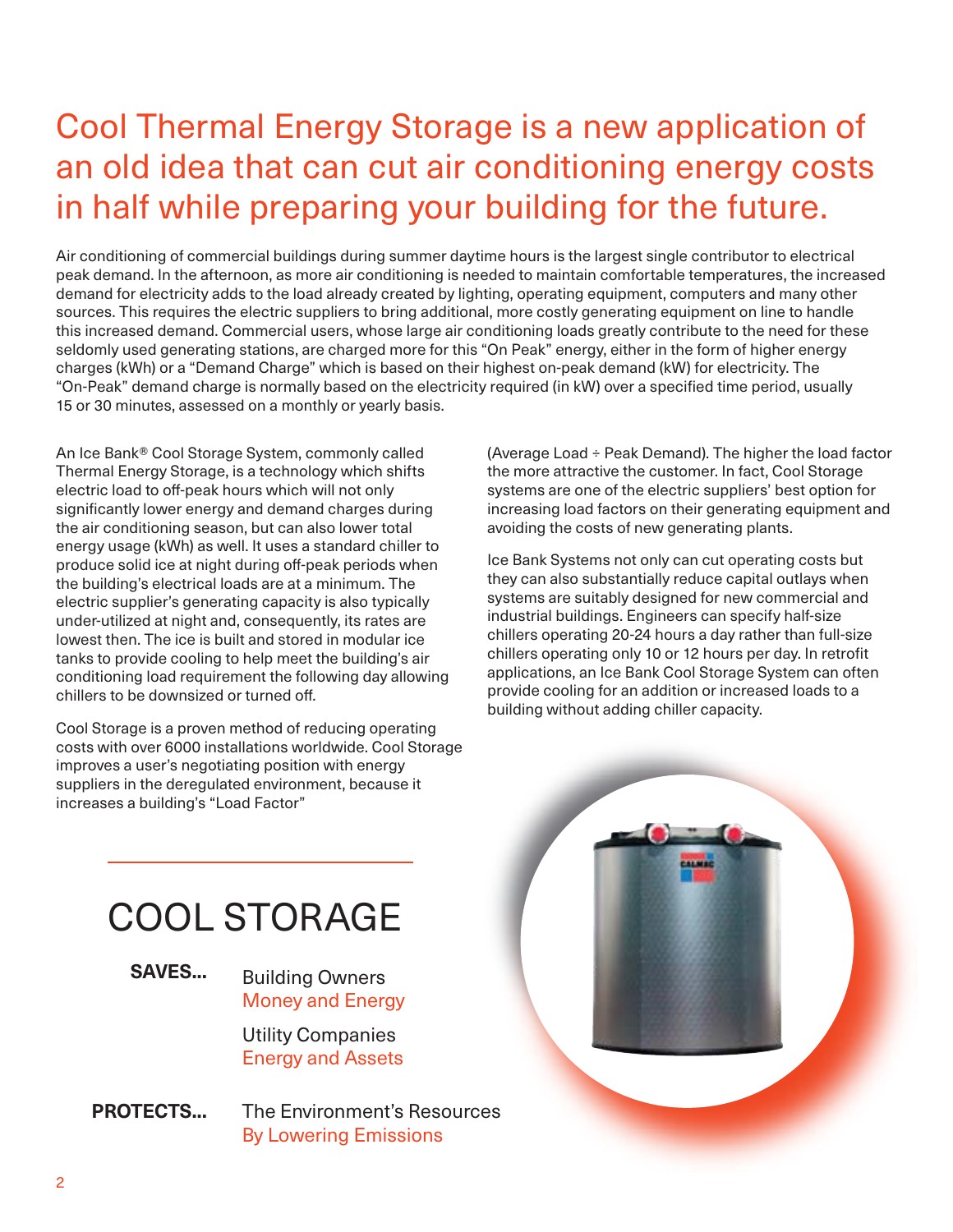### The Concept of Stored Cooling Systems

In conventional air conditioning system design, cooling loads are measured in terms of "Tons of Refrigeration" (or kW's) required, or more simply "Tons." Cool Storage systems, however, are measured by the term "Ton-Hours" (or kW-h). Figure 1 represents a theoretical cooling load of 100 tons maintained for 10 hours, or a 1000 ton-hour cooling load. Each of the 100 squares in the diagram represents 10 ton-hours.

Realistically, no building air conditioning system operates at 100% capacity for the entire daily cooling cycle. Air conditioning loads peak in the afternoon -- generally from 2 to 4 PM -- when ambient temperatures are highest. Figure 2 represents a typical building air conditioning load profile during a design day.

As you can see, the full 100-ton chiller capacity is needed for only two hours in the cooling cycle. For the other eight hours, less than the total chiller capacity is required. If you count the tinted squares, you will total 75, each representing 10 ton-hours. A 100-ton chiller must be specified, however, to handle the peak 100-ton cooling load.

"Diversity Factor" is defined as the ratio of the actual cooling load to the total potential chiller capacity, or:

| Diversity Factor $(\% )$ = | <b>Actual Ton-Hr.</b>          |  | 750  |
|----------------------------|--------------------------------|--|------|
|                            | <b>Total Potential Ton-Hr.</b> |  | 1000 |

This chiller, then, has a Diversity Factor of 75 percent. It is capable of providing 1000 ton-hours when only 750 ton-hours are required. If the Diversity Factor is low, the system's cost efficiency is also low. (The lower the Diversity Factor, the greater the potential benefit from a Cool Storage system.)

Dividing the total ton-hours of the building by the number of hours the chiller is in operation gives the building's average load throughout the cooling period. If the air conditioning load could be shifted to the off-peak hours or leveled to the average load, less chiller capacity would be needed, 100 percent diversity would be achieved, and better cost efficiency would result.

### Full Storage or Partial Storage?

There are any number of control strategies that can be utilized to take advantage of the benefit of Cool Storage, however, there are two basic approaches that define the common limits of the system design. The electric rates will determine which control strategies are best for the project. When electric rates justify a complete shifting of air-conditioning loads, a conventionally sized chiller can be used with enough energy storage to shift the entire



load into off-peak hours. This is called a Full Storage system and is used most often in retrofit applications using existing chiller capacity. Figure 3 shows the same building air conditioning load profile but with the cooling load completely shifted into 14 off-peak hours. The chiller is used to store ice in Ice Bank tanks during the night. The 32 F energy stored in the ice then provides the required 750 ton-hours of cooling during the day. The average load has been lowered to 53.6 tons (750 ton-hours ÷ 14 = 53.6). The chiller does not run at all during the day, which results in significantly reduced demand charges. In new construction, a Partial Storage system is usually the most practical and cost-effective load management strategy. In this case, a much smaller chiller is allowed to run any hour of the day. It charges the ice storage tanks at night and cools the load during the day with help from stored cooling. Extending the hours of operation from 14 to 24 results in the lowest possible average load (750 ton-hours ÷ 24 = 31.25), as illustrated by the dotted line in Figure 4. Demand charges are greatly reduced and chiller capacity can often be decreased by 50 to 60 percent or more.

Note that although the building's average 24-hour load is 31.25 tons, the chiller's actual capacity is slightly higher during the day and lower at night. This is because of the chiller's 30 to 35 percent derated capacity for ice making, described on the following page. (This is not to be mistaken for an efficiency de-rating.)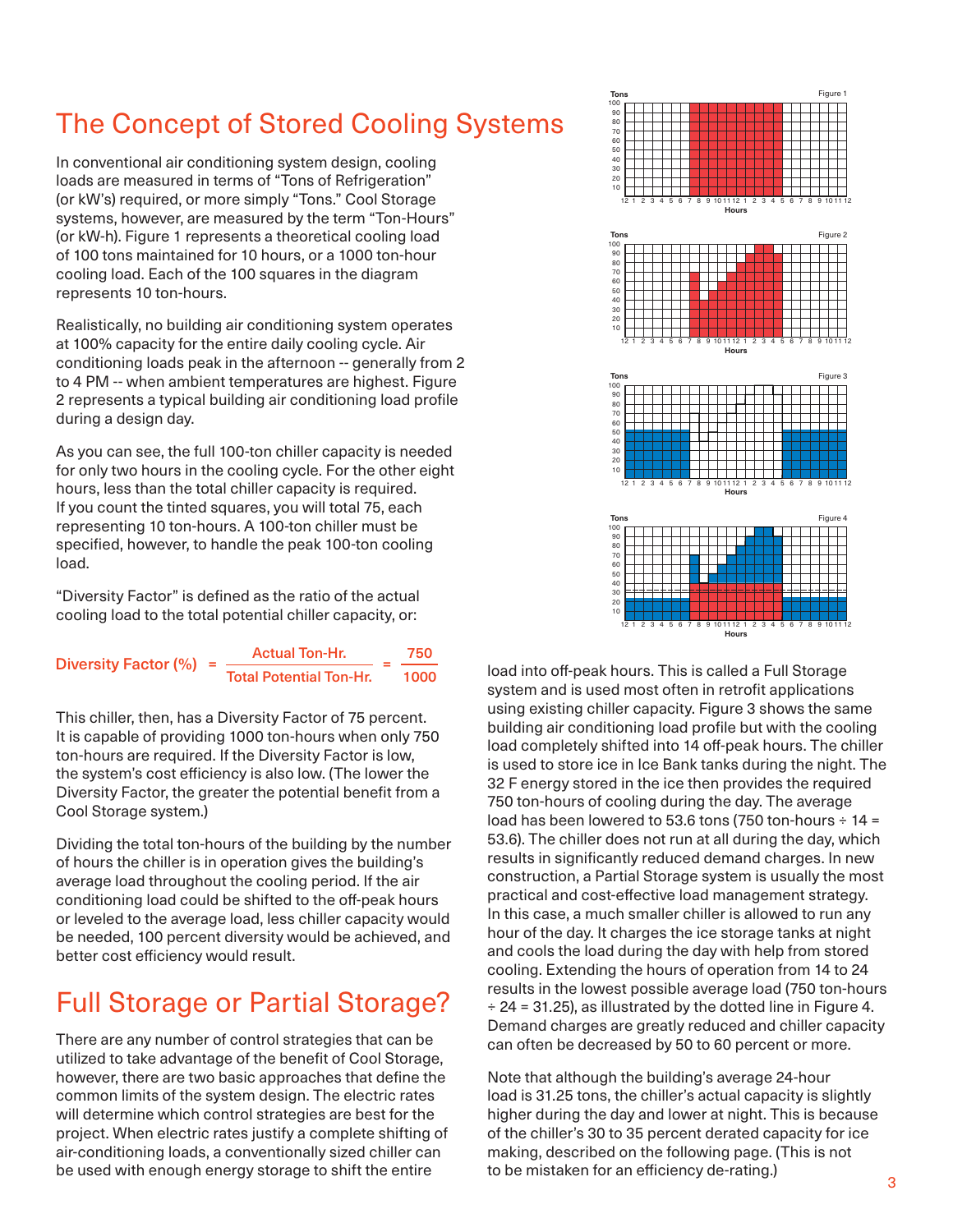### Hot the Ice Bank<sup>®</sup> System Works



Figure 5

The essential element of the CALMAC® Ice Bank System is a modular, insulated, polyethylene tank containing a spiralwound plastic tube heat exchanger surrounded with water. The tank is available in many sizes ranging from 45 to over 500 ton-hours. At night, water containing 25% ethylene glycol, is cooled by a chiller and is

circulated through the heat exchanger, extracting heat until eventually about 95% of the water in the tank is frozen solid. The ice is built uniformly throughout the tank by the patented temperatureaveraging effect of closely spaced counter-flow heat exchanger tubes, (Figure 5). Water does not become surrounded by ice during the freezing process and can move freely as ice forms, preventing damage to the tank.

Typical flow diagrams for a Partial Storage system are shown in Figures 6 and 7. At night, the water-glycol solution circulates through the chiller and the tank's heat exchanger, bypassing the air handler coil. The fluid is 25 F and freezes the water surrounding the heat exchanger.

The following day, the stored ice cools the solution from 52 F to 34 F. A temperature modulating valve set at 44 F in a bypass loop around the tank permits a sufficient quantity of 52 F fluid to bypass the tank, mix with 34 F fluid, and achieve the desired 44 F temperature. The 44 F fluid enters the coil, where it cools air typically from 75 F to 55 F . The fluid leaves the coil at 60 F, enters the chiller and is cooled to 52 F.

It should be noted that, while making ice at night, the chiller must cool the water-glycol solution to 25 F, rather than produce 44 F or 45 F water temperatures required for conventional air conditioning systems. This has the effect of "de-rating" the nominal chiller capacity by approximately 30 to 35 percent. Compressor efficiency, however, will vary only slightly (either better or worse) because lower nighttime temperatures result in cooler condenser temperatures and help keep the unit operating efficiently.

The temperature-modulating valve in the bypass loop has the added advantage of providing unlimited capacity control. During many mild temperature days in the spring and fall, the chiller will be capable of providing all the necessary cooling for the building without assistance from stored cooling. When the building's actual cooling load is equal to or lower than the chiller's capacity, all of the system coolant flows through the bypass loop, (Figure 8).

Please note that the glycol recommended for the solution is an ethylene glycol-based industrial coolant, which is specially formulated for low viscosity and superior heat transfer properties. These contain a multi-component corrosion inhibitor system which permits the use of standard system pumps, seals and air handler coils. Because of the slight difference in heat transfer coefficient between water-glycol and plain water, the supply liquid temperature may have to be lowered by one or two degrees. This is easily achieved by the ice.





Figure 8

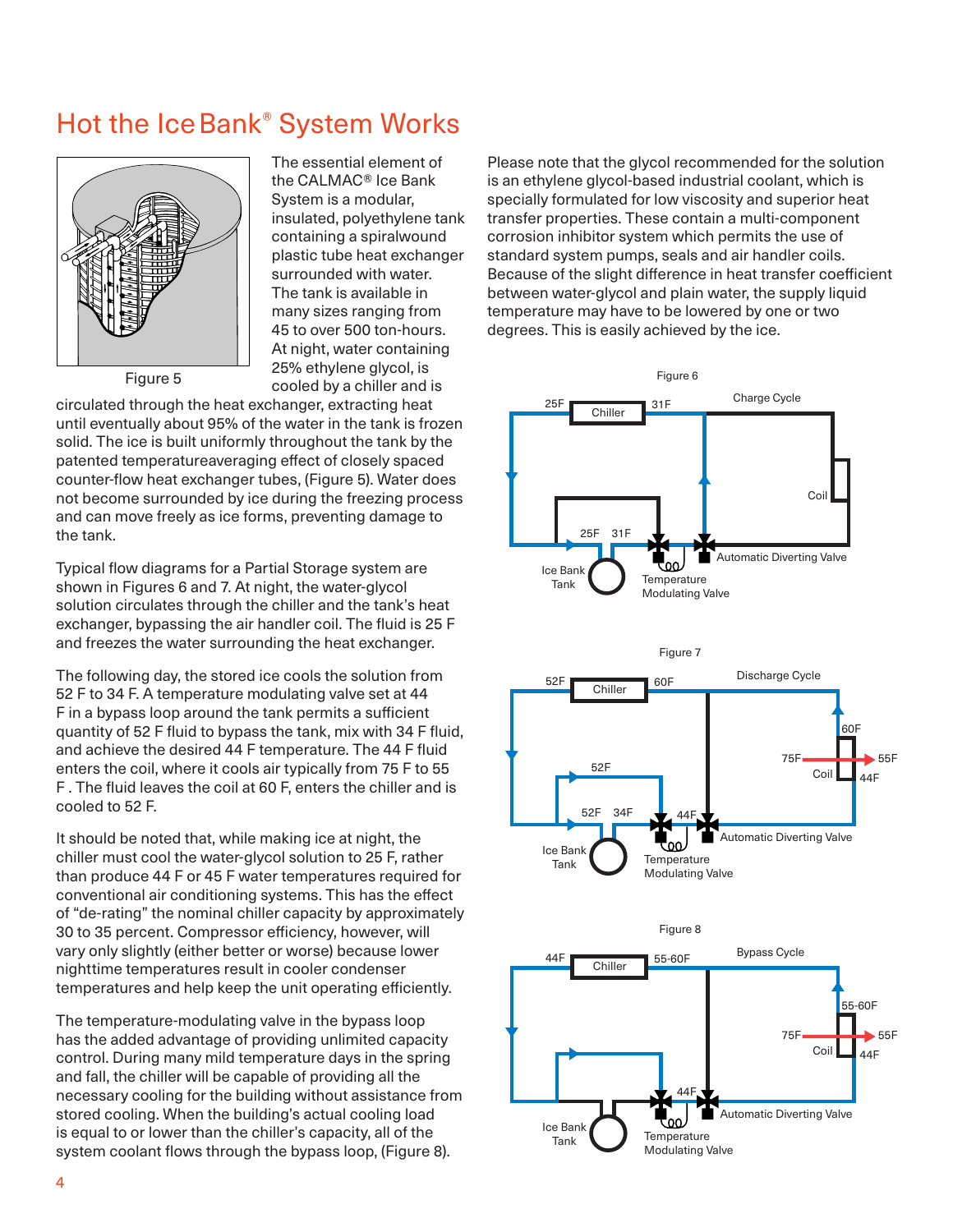### Why It Can Reduce Air Conditioning Costs and Energy Use

#### **Off-peak operation**

Running the chiller at night substantially reduces electrical costs since energy is used off-peak when electric generating facilities are typically under-utilized by 50 percent or more. Many suppliers offer time-of use rates that include a 20 to 90 percent reduction in electrical energy prices at night specifically to encourage load shifting. This, with the reduction of all or part of the demand charges, results in a substantial saving in operating costs. In general, Cool Storage increases a building's load factor, which significantly reduces operating costs and increases a user's ability to negotiate favorable rates. In essence the customer becomes a Preferred Power User.

#### **Constant full-load operation**

On-off cycling and capacity modulation occurs throughout the day in most air conditioning systems in response to the cooling load of the building. Therefore, most air conditioning systems operate within their most efficient range less than 25 percent of the time, (Figure 9). With the Ice Bank® System, the chiller runs at or near full load (peak efficiency) continuously, eliminating the inefficient cycling that accompanies part-load operation.



#### **Nighttime condensing temperatures**

Air-cooled chillers perform most efficiently when the outdoor temperatures are relatively low, as naturally occurs during cooler nighttime hours. Operation at night with 20 degree lower condensing temperatures can improve energy efficiency typically by 2 to 8 percent over non-storage systems operating during the day, (Figure 10).





#### **Cold air distribution**

The use of 44 F air in the duct system rather than the usual 55 F air permits further huge savings in initial and operating costs. This colder air is achieved by piping low temperature (36-38 F) water-glycol solution from the Ice Bank tanks to the air handler coil. The 44 F air is used as primary air and is distributed to a high induction rate diffuser or a fan-powered mixing box where it is fully mixed with room air to obtain the desired room temperature. The 44 F primary air requires much lower airflow than 55 F air. Consequently the size and cost of the air handlers, motors, ducts and pumps may be cut 20 to 40 percent. Colder air also lowers relative humidity, therefore occupants feel comfortable at higher, energy-saving thermostat settings. The Electric Power Research Institute reports that "overall HVAC operating costs can be lowered by 20 to 60 percent by using ice storage and cold air distribution." (EPRI brochure CU-2038 "Cold Air Distribution with Ice Storage," July 1991.)

#### **Fast Installation, low maintenance**

Ice Bank tanks are compact, factory made modular units, easily shipped and installed. They contain no moving parts, have no corrodible materials and are backed by a 10-year limited warranty. The tanks can be located indoors or outdoors, even stacked or buried to save space. They can also be easily moved if required in future building expansions.

#### **Benefits electric suppliers and the environment**

The Ice Bank system is a technology that conserves energy for the generators of electricity as well as the customer. Generation plants operating on-peak have much higher heat rates (fuel BTUs required per kW-h generated) than energy generated at night. A 1996 report by the California Energy Commission (CEC), revealed that summer peak heat rate of a large west coast utility was 11,744 BTUs per kWh as opposed to its off-peak heat rate of 7,900 BTUs per kWh.\* This means that during the summer months, off-peak generation of electricity consumes up to 30 percent less fossil fuel per kWh than during peak periods. The CEC report further concluded that Cool Storage could save enough energy in California to supply over a third of the new air conditioning load projected for the next decade. Fewer BTUs per kWh also means reduced air emissions, a feature that can contribute significantly to our environmental quality.

\*http://www.calmac.com/stuff/contentmgr/ files/0/6295c6899e887ed744ad1559383f0937/pdf/500\_95\_005\_tes\_report.pdf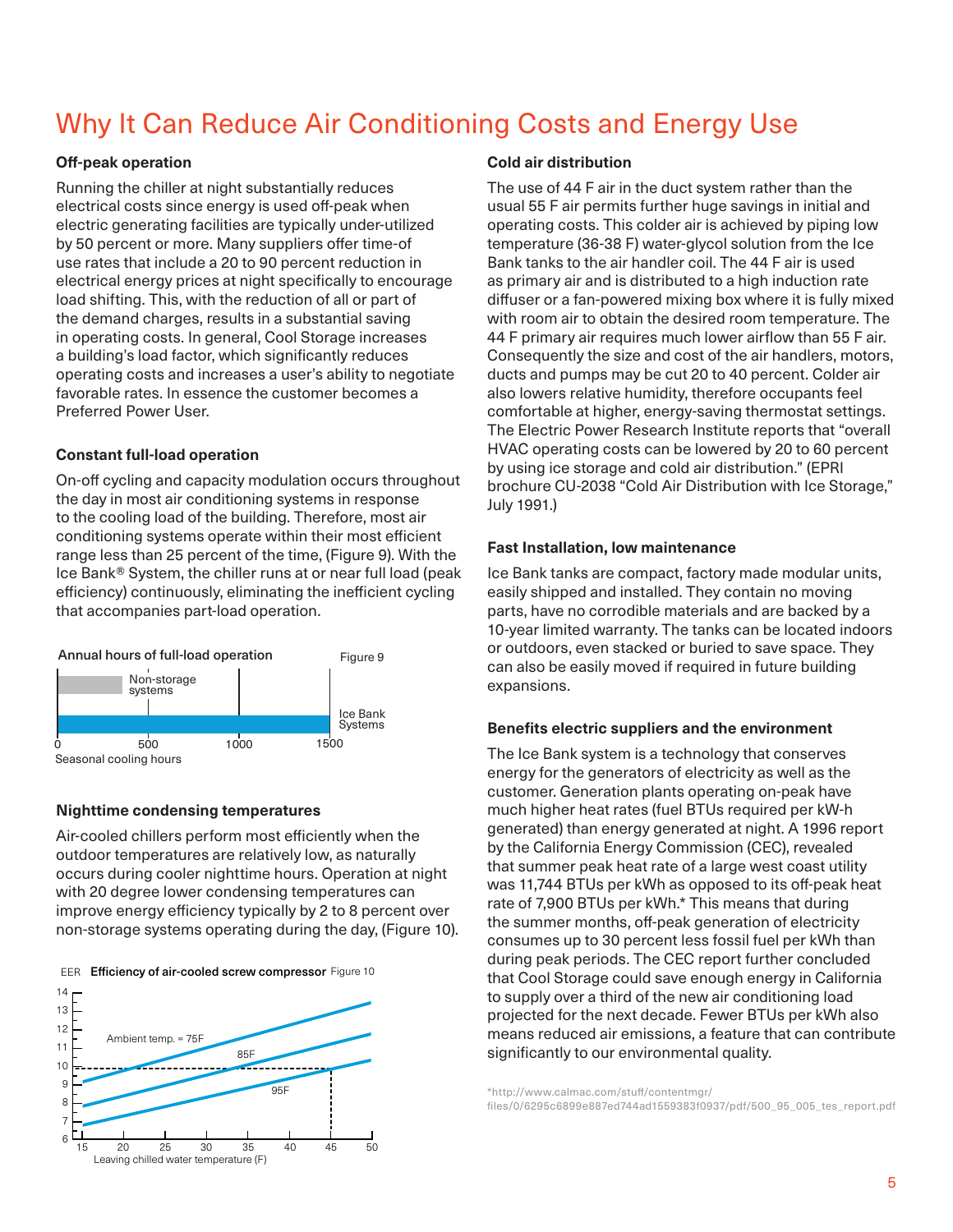### Why It Can Reduce Air Conditioning Costs and Energy Use

#### **Cool Storage Strategies**

Full and Partial storage are two common Cool Storage strategies used today. The most cost effective and flexible strategy is partial storage. Partial storage can help with cost effective growth as facilities fill up or build out. An effective partial storage method can be applied with "right sizing." This partial storage strategy minimizes risk and maximizes operational savings and simplicity. A simple inexpensive control strategy using chilled water reset can enable the Cool Storage system to shift from chiller priority to ice priority as rates, seasons, and occupancy change.

#### **Facility and Rate Description**

Assume: 400-ton peak cooling load, 10-hour cooling day, 75% diversity factor, \$13.00 / kW / month utility demand charge, and an 7 month cooling season.

#### **Conventional chilled water air conditioning system sizing and installed costs:**

| (2) 240-ton air cooled chiller @ \$1,000/ton, installed* | \$480,000 |
|----------------------------------------------------------|-----------|
| Air Distribution system                                  | \$240,000 |

Two chillers are installed, as is common practice, to provide cooling should one chiller or chiller ancillary be off line. The total installed capacity is 20% higher than peak cooling design loads to provide a safety factor for unexpected loads and higher cooling capacity should one chiller be off line.

Total \$720,000

#### **Right Sizing with Partial storage (80% size chiller with Ice Bank System) installed costs:**

At 75 percent diversity factor, the true cooling load translates into 3,000 ton-hours with the one chiller providing 1,600 ton-hours and stored cooling the balance, or 1,400 ton-hours. Therefore right sizing uses:

| (2) 160-ton air cooled chiller @ \$1,000/ton, installed* | \$320,000 |
|----------------------------------------------------------|-----------|
| Stored cooling @ \$150/ton hour, installed**             | \$210,000 |
| Air Distribution system                                  | \$240,000 |

(Right sizing with partial storage allows one or both chillers to make ice and requires only one chiller to augment stored cooling during daytime operation. However, the storage design gives more safety factor (peak capacity of 580 tons with both chiller and storage vs. 480 for non-storage system) as well as more redundancy in the event of a component failure. Thermal energy storage is simply a different, more valuable safety factor.

| Total                                                              | \$770,000 |
|--------------------------------------------------------------------|-----------|
| Purchase premium for ice:                                          | \$50,000  |
| Investment simple Payback from demand savings:                     |           |
| <b>Annual Savings</b>                                              |           |
| (400-160) tons x 1.2 kW/ton x 7 months x \$13/kW =                 | \$26,208  |
| Payback                                                            |           |
| Purchase premium / annual savings = \$50,000 / \$26,208 per year = | 1.9 years |

\* The \$1,000 / ton for air-cooled chillers includes all accessories such as pumps, piping, controls, etc.

\*\* The \$150 / ton-hour for the ice tank installation is outdoors on a pad, with glycol, piping, controls, etc.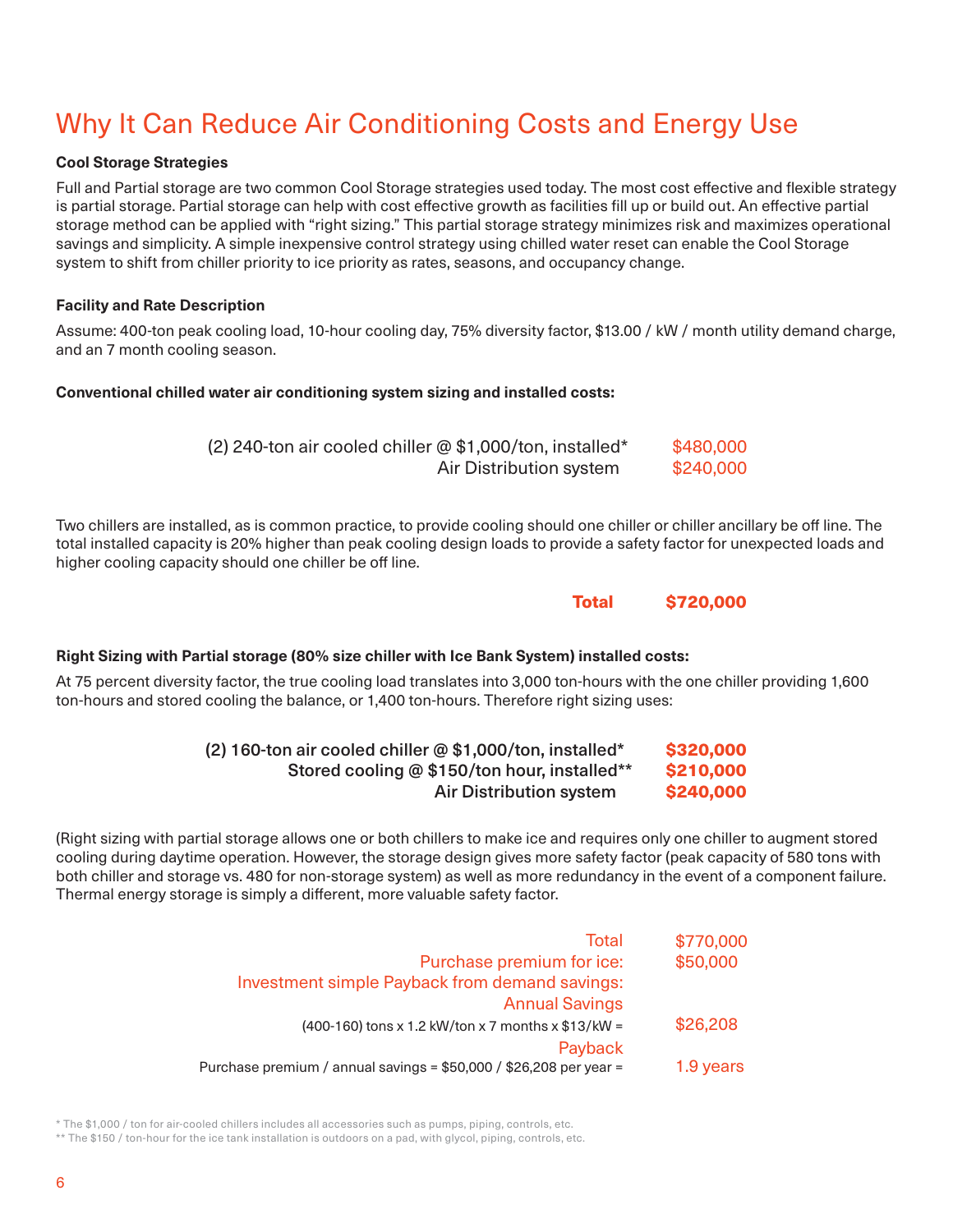

### Related CALMAC® Products

#### **SUB-ICE low temperature storage solutions**

Non-toxic eutectic salts are available to lower the freezing point of the water in Ice Bank tanks to 12 F and, consequently, the temperature of the "salt ice". 12 degree ice can be used for on-ground aircraft cooling, and for industrial process applications requiring colder liquids.

#### **Liquid pressurization systems for optimal cooling system performance**

Managing the liquid in your cooling system is easy with CALMAC's GMS. Comprised of a pump coupled to a 68 gallon vented reservoir, a CALMAC GMS incorporates a series of alarms to monitor high or low liquid levels, low system pressure, loss of power, or the need to add additional solution to the system. When a pressure below a specified level is detected, solution from the reservoir is pumped into the system maintaining its proper pressure. Installs easily indoors or out and provides a simple, cost-effective solution to a potentially costly problem.